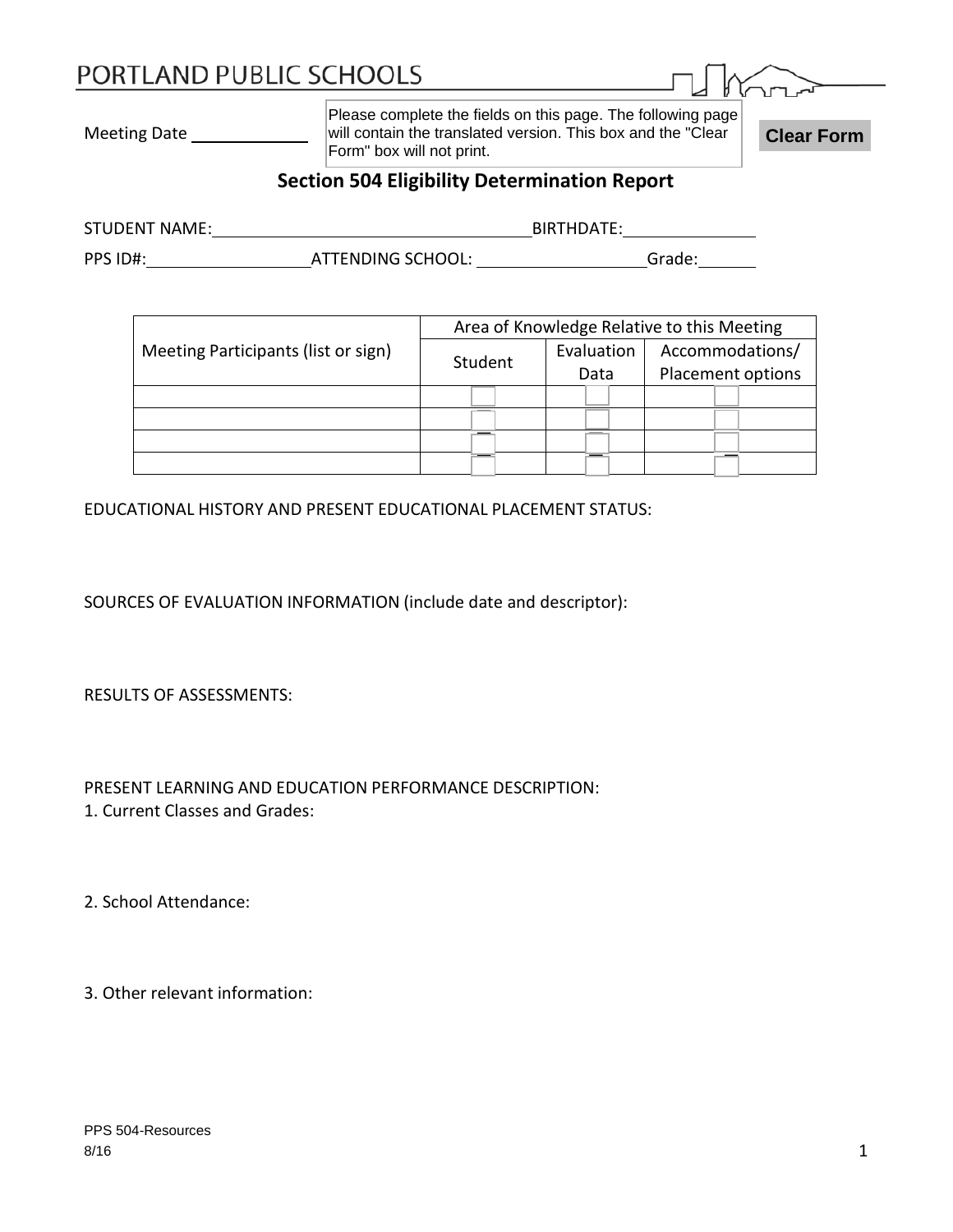#### Team Determinations

| 1. Does the student have a physical or mental impairment under Section 504? $\vert$  Yes $\vert$   No |  |  |
|-------------------------------------------------------------------------------------------------------|--|--|
| If yes, describe:                                                                                     |  |  |
| If no, explain:                                                                                       |  |  |

2. Does the student's impairment substantially limit one or more major life activities? (*do not consider impact of medication, etc.*) If yes, check appropriate box(es) below:

| Physical                                                              | Cognitive/Learning/                                                           | <b>Multiple/Activities of</b>                                                     | <b>Bodily Functions</b>                                                                                                                                                                                                            |
|-----------------------------------------------------------------------|-------------------------------------------------------------------------------|-----------------------------------------------------------------------------------|------------------------------------------------------------------------------------------------------------------------------------------------------------------------------------------------------------------------------------|
|                                                                       | <b>Communication</b>                                                          | <b>Daily Living</b>                                                               |                                                                                                                                                                                                                                    |
| Bending<br><b>Hearing</b><br>Lifting<br>Seeing<br>Standing<br>Walking | Communicating<br>Concentrating<br>Learning<br>Reading<br>Speaking<br>Thinking | Caring for oneself<br>Eating<br>Performing manual<br>tasks<br>Sleeping<br>Working | Bowel and bladder functioning<br>Breathing/respiratory system<br>Circulatory system<br>Digestive system<br>Endocrine system<br>Immune system<br>Neurological and brain<br>functioning<br>Normal cell growth<br>Reproductive system |
|                                                                       |                                                                               |                                                                                   |                                                                                                                                                                                                                                    |

If yes, describe how each selected activity is substantially limited:

3. Does the student need accommodations, services or supports to access the benefits of public education at a level similar to the average student? (*consider medications, etc.*)

| Yes | If yes, complete 504 Student Accommodation Plan |
|-----|-------------------------------------------------|
| No  | If no, explain:                                 |
|     |                                                 |
|     |                                                 |

This two-page document constitutes the District's notice to parents regarding the child's eligibility or non-eligibility under Section 504.

Building/Program Section 504 Coordinator /Date

C: Parent Student Cumulative File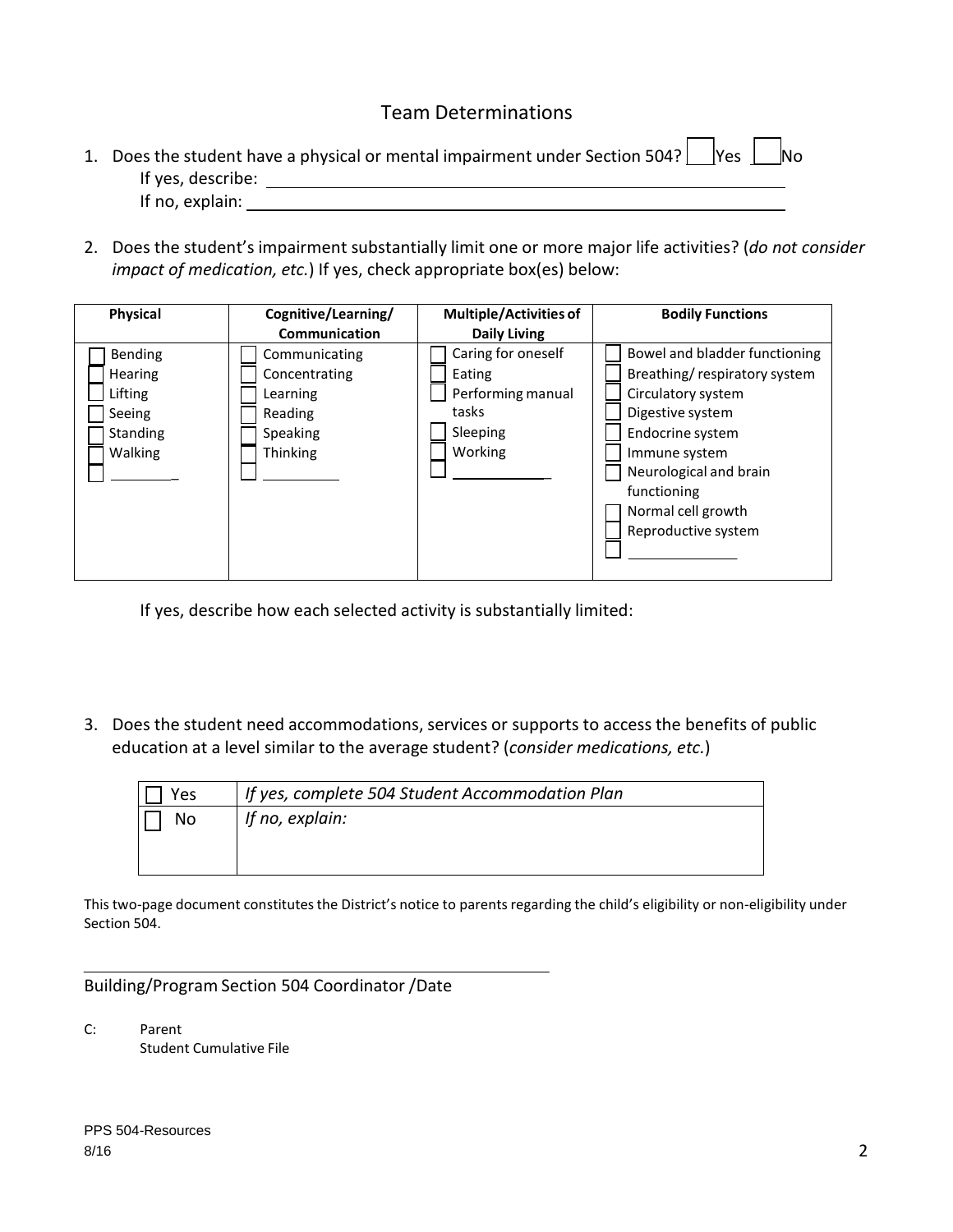# 波特兰公立学校

### 504 项下 合符资格决定报告

| 学生姓名:            |  |
|------------------|--|
| 出生日期:___________ |  |
| PPS ID#:         |  |
| 就读学校:            |  |
| 本地学校:            |  |
| 年级: _______      |  |
| 504 部分小组决定       |  |

日期:\_\_\_\_\_\_\_\_\_\_\_\_\_\_\_\_\_\_\_\_\_

|                | 与这次会议相关的知识范围 |      |       |  |
|----------------|--------------|------|-------|--|
| 会议参加者 (列名单或签名) | 学生           | 评估数据 | 调节/   |  |
|                |              |      | 安置选择权 |  |
|                |              |      |       |  |
|                |              |      |       |  |
|                |              |      |       |  |
|                |              |      |       |  |

教育历史和目前的教育安置情况:

评估信息来源 (包括日期和描述):

评估结果:

目前的学习和教育成绩描述: 1. 目前的班别和级别:

2. 上学出勤情况(描述):

3. 其他有关信息: